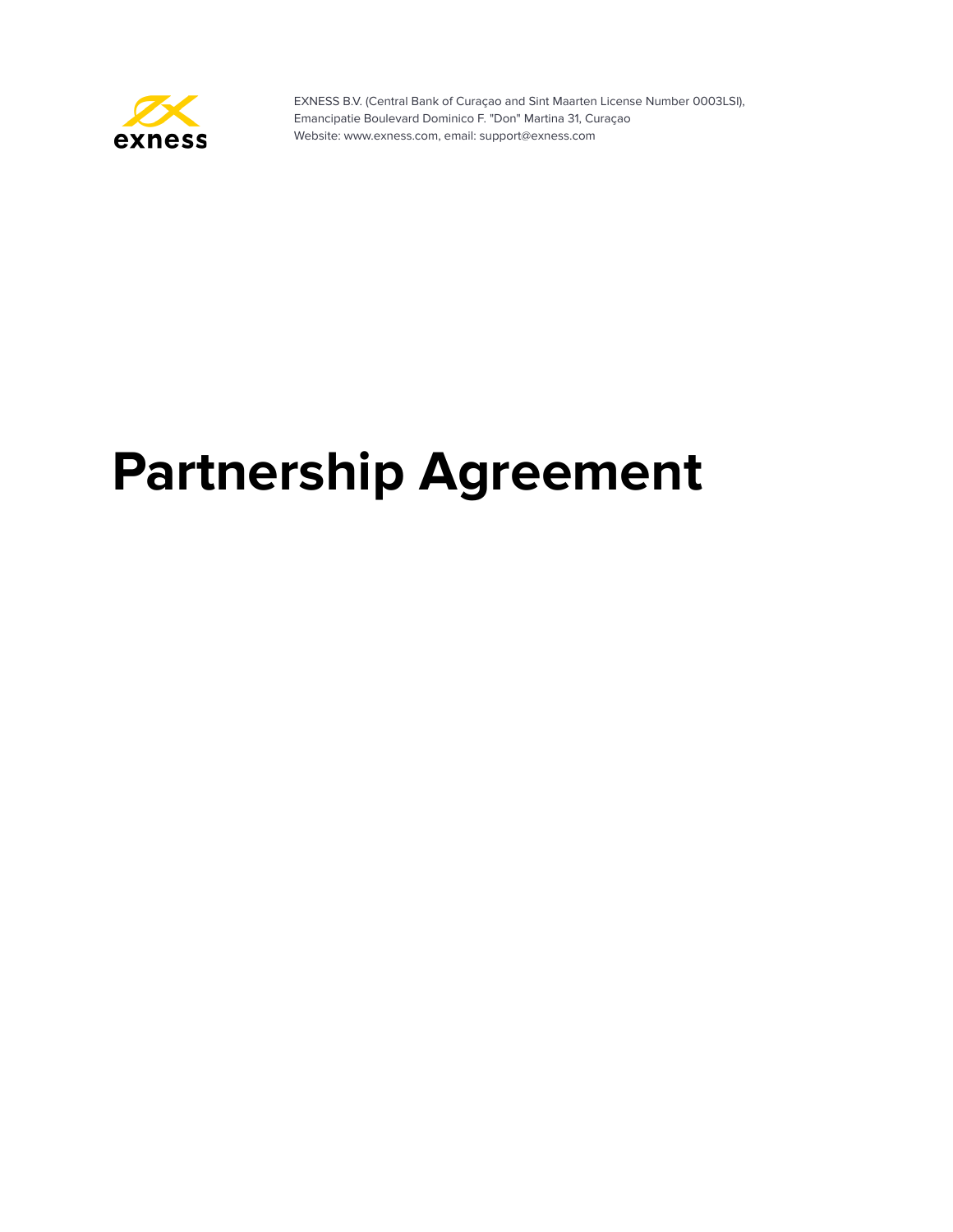

- 1. General [Provisions](#page-2-0)
- 2. [Definitions](#page-2-1)
- 3. Partners' Rights and [Obligations](#page-3-0)
- 4. Company's Rights and [Obligations](#page-5-0)
- 5. Payment of Partner [Commission](#page-6-0)
- 6. The Use of [Promotional](#page-8-0) Material
- 7. Promotion [Restrictions](#page-8-1)
- 8. [Protection](#page-10-0) Of Personal Data
- 9. [Confidentiality](#page-11-0)
- 10. Restrictions, [Amendments](#page-11-1) and Termination
- 11. [Indemnity](#page-12-0)
- 12. Client [Complaints](#page-12-1)
- 13. [Notices](#page-13-0)
- 14. Entire [Agreement](#page-13-1)
- 15. Partner's [Representations](#page-13-2) and Warranties
- 16. [Severability](#page-14-0)
- 17. [Assignment](#page-14-1)
- 18. No [Waiver](#page-14-2)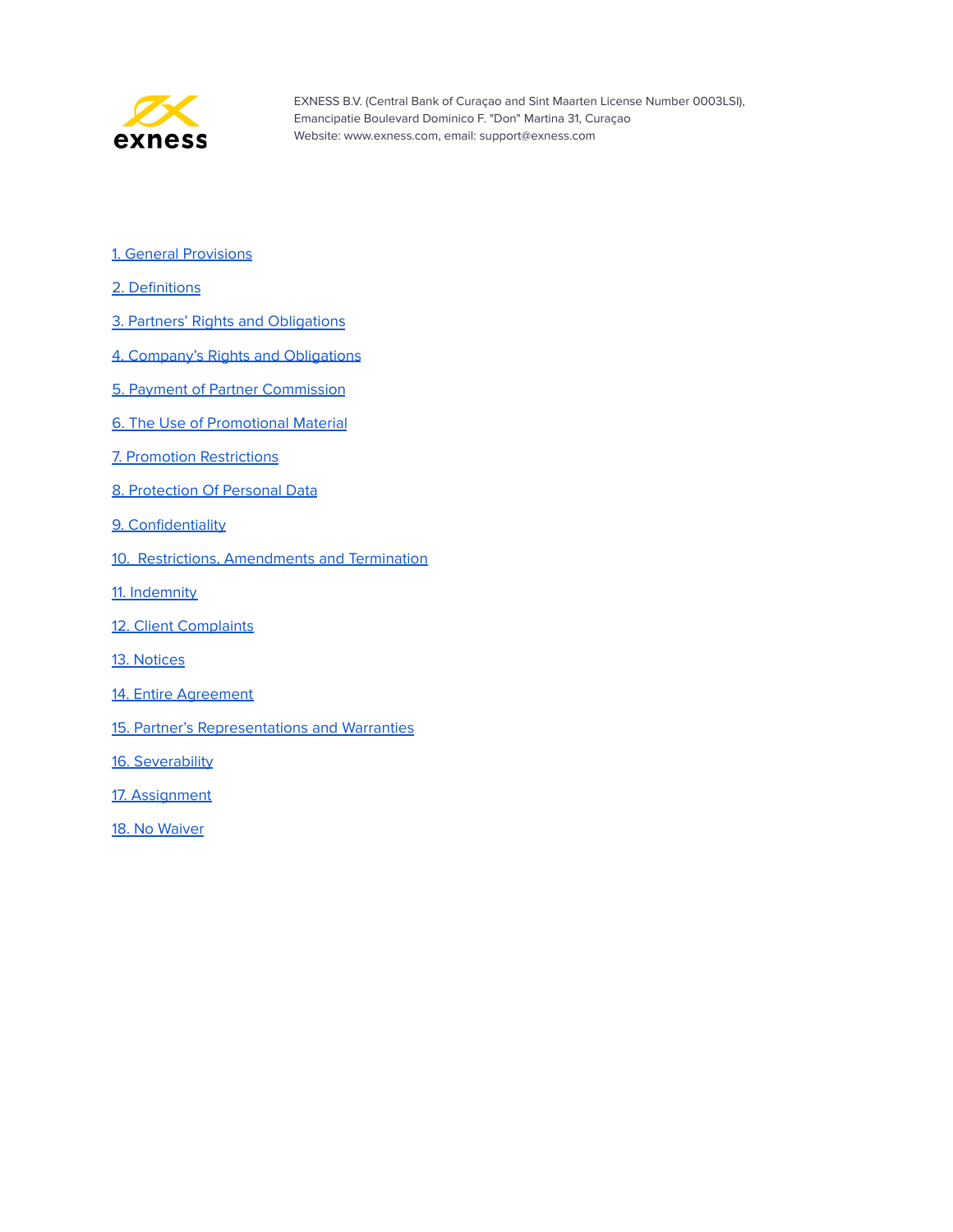

# <span id="page-2-0"></span>**1. General Provisions**

**1.1** This Partnership Agreement ("Agreement") shall define the conditions and procedures for cooperation between Partners, Introducing Brokers ("Partner(s)") and EXNESS .B.V. ("Company").

# <span id="page-2-1"></span>**2. Definitions**

**Account:** the unique trading account assigned by the Company to any Client completing the account opening application procedure and approved by the Company.

**Affiliated Entities ("Affiliates")**: with respect to the Company shall mean any entity which, directly or indirectly, controls, is controlled by, or is under common control with the Company. The Company may publish to the Site(s) the details of its Affiliated Entities which are providing services in relation to any trading in financial instruments and to which the Partner may introduce clients to.

**Agreement:** the present Partnership Agreement.

**Client:** any physical person or entity with whom the Company or any of its Affiliated Entities concluded a Client Agreement.

**Client Agreement:** an agreement between the Company or any of its Affiliated Entities and the Client for the provision of services in relation to any trading in financial instruments offered by the Company or any of its Affiliated Entities.

**Company:** EXNESS B.V., a company authorised by the Central Bank of Curaçao and Sint Maarten with Securities Broker License Number 0003LSI.

**Introduced Client:** any physical person or entity who has been introduced by the Partner to the Company and/or to any of its Affiliated Entities through a Partner Link and with whom the Company and/or any of its Affiliated Entities concluded a Client Agreement.

**Non–Active Introduced Client:** any Introduced Client that has no activity (trading or deposit in all of his/her Accounts with the Company or any of its Affiliated Entities) in his/her Personal Area with the Company or its Affiliated Entities for a period of 90 (ninety) days.

**Partner:** a physical person or entity approved by the Company to introduce Prospective Clients to the Company and/or to its Affiliated Entities under the terms and conditions of this Agreement.

**Partner Account(s):** the unique account assigned by the Company to any Partner for the purpose of receiving the Partner Commission.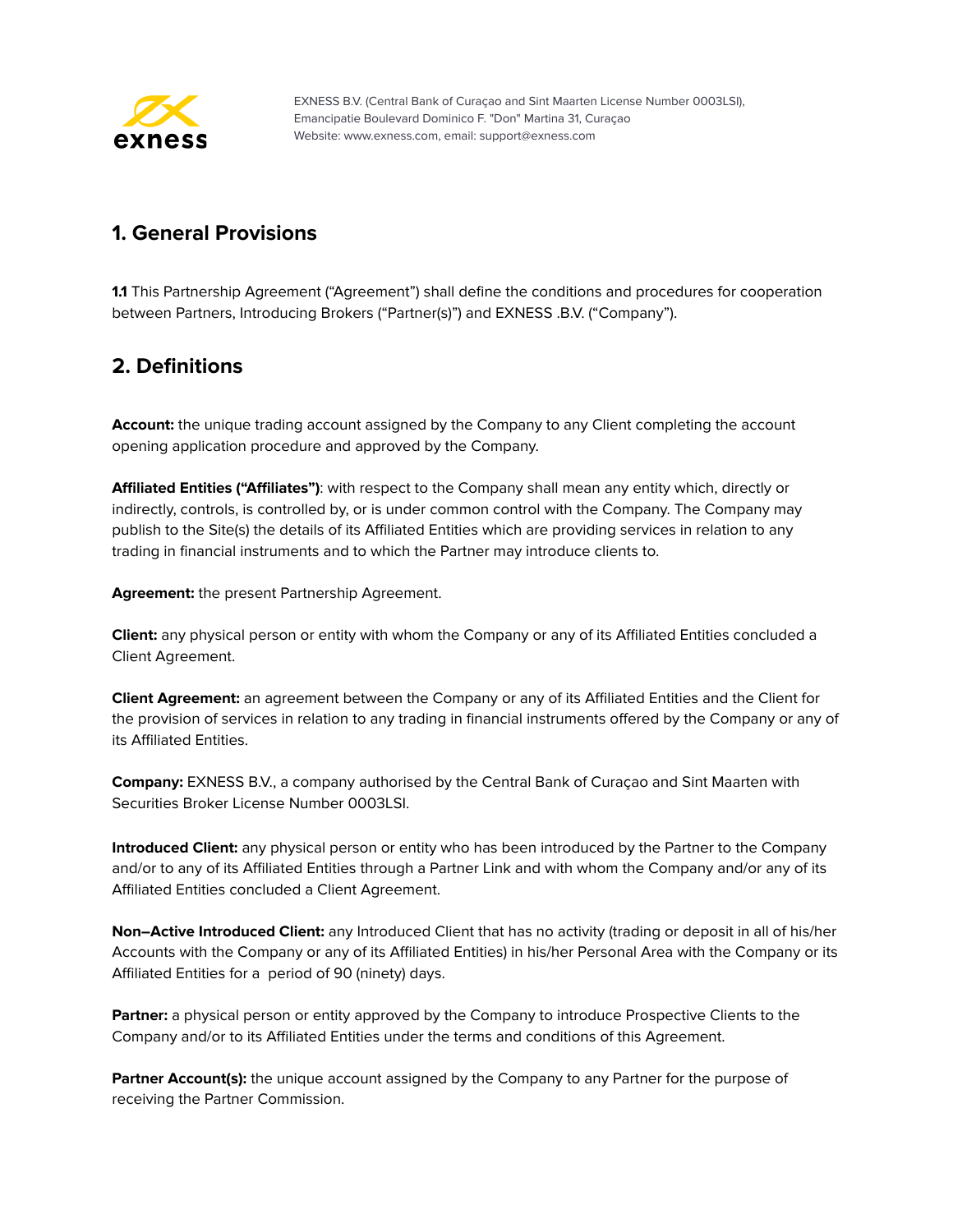

**Partner Link:** the unique link provided by the Company to the Partner for identifying the Partner activities and the Clients introduced to the Company and/or to its Affiliated Entities by the Partner.

**Partner Site:** the websites and social media sites operated and/or owned by the Partner for the purpose of introducing Prospective Clients to the Companyand/or to its Affiliated Entities.

**Partner Commission:** the amount payable to the Partner subject to term 5 of the present Agreement.

**Personal Area:** the Client's personal space on the Company's or its Affiliated Entities Site(s).

**Promotional Material:** any material provided by the Company and/or its Affiliated Entities to the Partner and used by the Partner in order to promote any activity related to the Company and/or to its Affiliated Entities or the Site(s) for the purpose of this Agreement, including but not limited to logos, banners, promo links etc.

**Prospective Client:** any physical person or entity who has been introduced by the Partner to the Company and/or to its Affiliated Entities prior to the conclusion of a Client Agreement with the Company and/or with its Affiliated Entities.

**Site(s):** without limitation shall mean the websites [www.exness.com](http://www.exness.com) and [www.exnessaffiliates.com](http://www.exnessaffiliates.com) that will be used by the Company to communicate to the Partner from time to time or any such other website or sub-domain as Company may maintain from time to time and communicate to the Partner.

**Subpartner**: any physical person or entity who has been introduced by the Partner to the Company and/or to any of its Affiliated Entities through a Partner Link, and with whom the Company and/or its Affiliated Entities concluded a Partnership Agreement.

#### <span id="page-3-0"></span>**3. Partners' Rights and Obligations**

**3.1** In order for any physical person or entity to become a Partner, such applicant must complete the relevant application procedure. It is up to the Company's discretion to accept or reject any applicant as a Partner or request additional information and/or documentation from the applicant for further review by the Company.

**3.2** Upon approval of a Partner application and by acceptance of the present Agreement, the Company grants to the Partner a non-exclusive, non–transferable right to direct Prospective Clients to the Site and/or to its Affiliated Entities Sites, if different, subject to the terms and conditions of this Agreement, and the Company will provide the Partner with a Partner Link linked to the Site(s).

**3.3** The Partner gives the Company the non-exclusive, non-transferable right to use the Partner's name and/or trademark for free for the duration of this Agreement so that the Company may fulfill its obligations under this Agreement.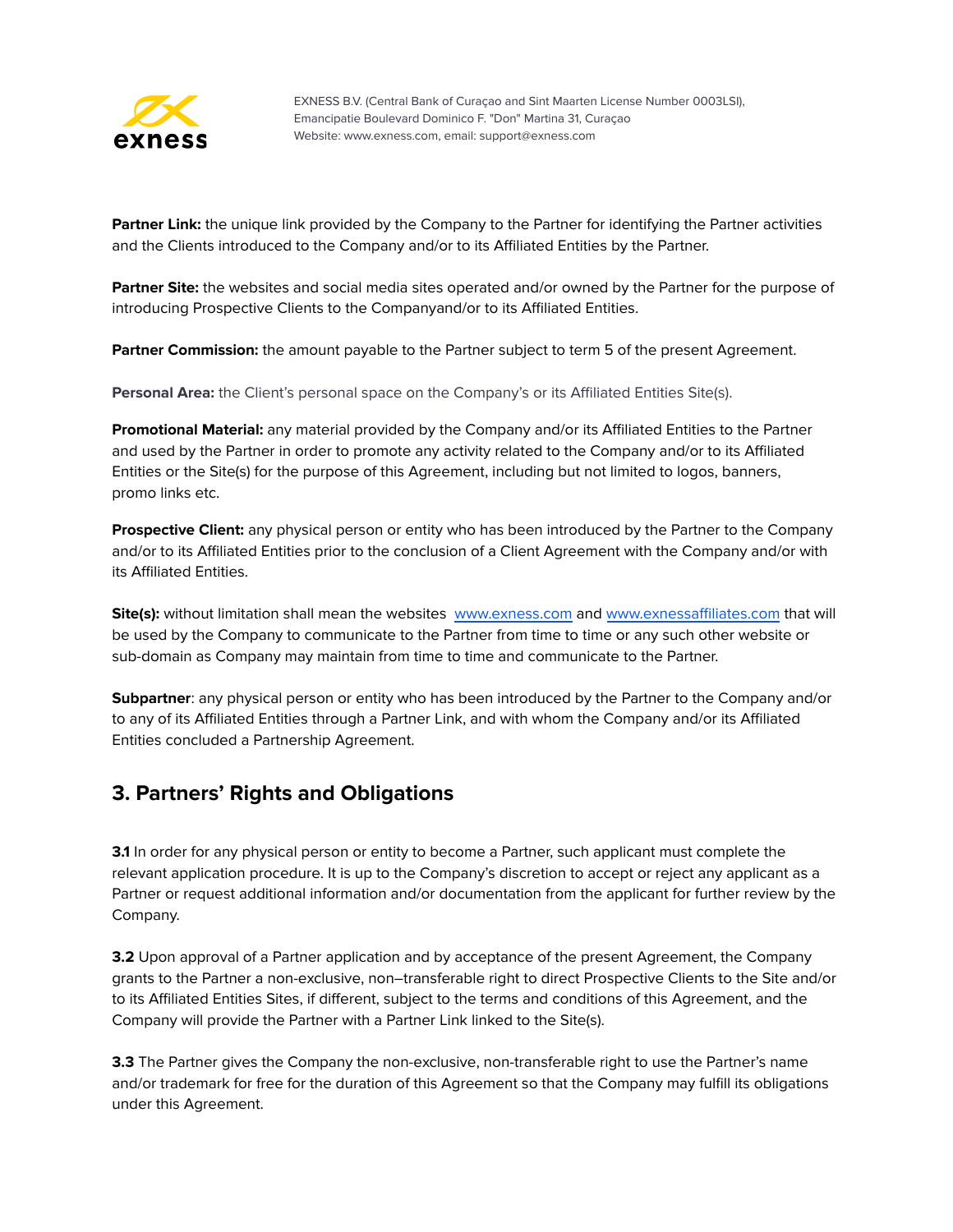

**3.4** The Partner undertakes the following:

- A. To act in good faith and not make any false and/or misleading representations or statements in relation to the Company and/or its Affiliated Entities or the services provided by the Company and/or its Affiliated Entities that the Partner knows or ought reasonably to know are likely to prejudice or to bring into disrepute in any manner the Company's and/or its Affiliated Entities business or reputation or that of any of the Company's and/or Affiliated Entities' associates;
- B. To cooperate with the Company to review complaints by Clients introduced by the Partner;
- C. To cooperate with the Company and promptly submit any documentation and/or evidence required by the Company in relation to the dealings of the Partner with the Clients, involving the Company in any way whatsoever;
- D. Not knowingly do or commit (or permit to be done or committed) any act, matter or thing that the Partner knows or ought reasonably to know is likely to put the Company in breach of any of the provisions of the Client Agreement between the Company and/or its Affiliated Entities and the Clients or the provisions of existing legislation;
- E. To cooperate with the Company and promptly submit any information and/or documentation required by the Company;
- F. To perform his/her obligations under this Agreement and otherwise conduct his/her business and affairs in accordance with such professional and ethical standards as are widely regarded as being best practice and in accordance with any applicable laws or regulations. The Partner shall not take any steps which would cause the Company and/or its Affiliated Entities to fail to observe the standard of behavior reasonably expected of persons in the Company's and/or of its Affiliated Entities position and will comply with all applicable laws and rules and requirements applicable to the Partner or the Company and/or its Affiliated Entity and disclose to the Company promptly any complaint, regulatory investigation, or disciplinary action or any other development that may have a material impact on the Partner's ability to provide the services hereunder in accordance with provisions of existing legislation;
- G. To provide the Company with all necessary information and documents about services rendered under this Agreement;
- H. To notify the Company immediately of any actual or potential contravention of any such legal or regulatory requirements and the Company is entitled to assume that any necessary authorisation, license and/or consent remains in effect until the Partner notifies the Company otherwise;
- I. To notify the Company immediately if any actual or proposed judgment, order, or disciplinary sanction is imposed upon or entered against the Partner or any other action or claim is taken against him/her (including without limitation any pending litigation), in relation to his/her activities under the provisions of existing legislation which has, or may have, in the Company's reasonable opinion, a material adverse effect on the Company's and/or on its Affiliated Entities reputation or financial standing;
- J. To indemnify the Company against any loss or liability suffered by the Company and/or its Affiliated Entities as a result of the contravention of any legal or regulatory requirements on the part of the Partner or as a result of or related to the actions of the Partner during and after the Termination of the Agreement.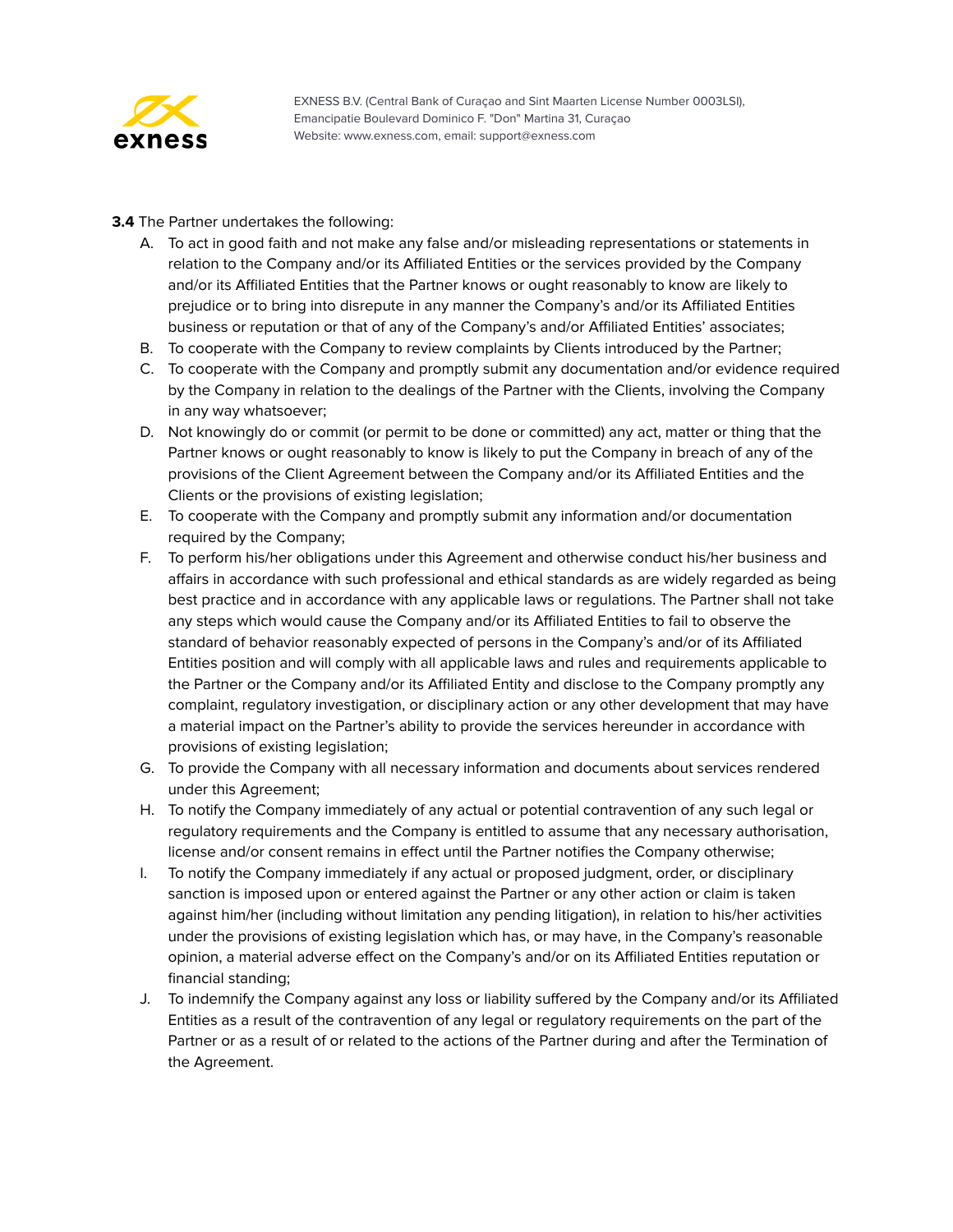

#### **3.5** The Partner **shall not**:

- A. Contact or interact in any way with Prospective Clients and/or Introduced Clients unless the prior specific consent of the Company is given;
- B. Accept money from Prospective Clients and/or Introduced Clients on behalf of or for the benefit of the Company and/or of its Affiliated Entities or trade on behalf of Introduced Clients;
- C. Make changes to any documents including the Company's and/or its Affiliated Entities legal documents and/or any Promotional Material;
- D. Make any representation or warranty concerning the Company and/or its Affiliated Entities except as authorised by the Company;
- E. In his/her capacity as Partner, incur any liability on behalf of the Company and/or to its Affiliated Entities or in any way pledge or offer credit on behalf of the Company and/or on behalf of its Affiliated Entities or accept or enter into any contract binding upon the Company and/or of its Affiliated Entities.

**3.6** The Partner agrees that in the event of a request by an Introduced Client to be unlinked from a specific Partner the Company and/or its Affiliated Entities shall comply with such request and cease paying any Commission to the Partner in relation to the Introduced Client.

# <span id="page-5-0"></span>**4. Company's Rights and Obligations**

**4.1** The Company and/or its Affiliated Entities retain the right to refuse registration as a Client to any Prospective Client introduced by the Partner.

**4.2** The Company and/or its Affiliated Entities shall be the sole and exclusive proprietor of any personal data disclosed and/or related to the Introduced Clients.

**4.3** The Company has the right to cancel the payment of a Partner Commission for any Non–Active Introduced Client and terminate the assignment of such a Non–Active Introduced Client with a specific Partner.

**4.4** The Company and/or its Affiliated Entities have the right to monitor the Partner's Site and request the Partner to make amendments as deemed necessary and the Partner is obliged to comply with such amendments.

**4.5** The Company undertakes to:

- A. Fulfill its obligations under this Agreement in good faith;
- B. Save information about all Introduced Client transactions, for such period as may be reasonably required for the purposes of this Agreement;
- C. Pay Partner Commission for Introduced Clients, except in the following circumstances:
	- a. When the Client and the Partner are the same person/entity;
	- b. When the Partner acts in breach of the terms of this Agreement;
	- c. When one of the reasons mentioned in term 5.8 below prevails.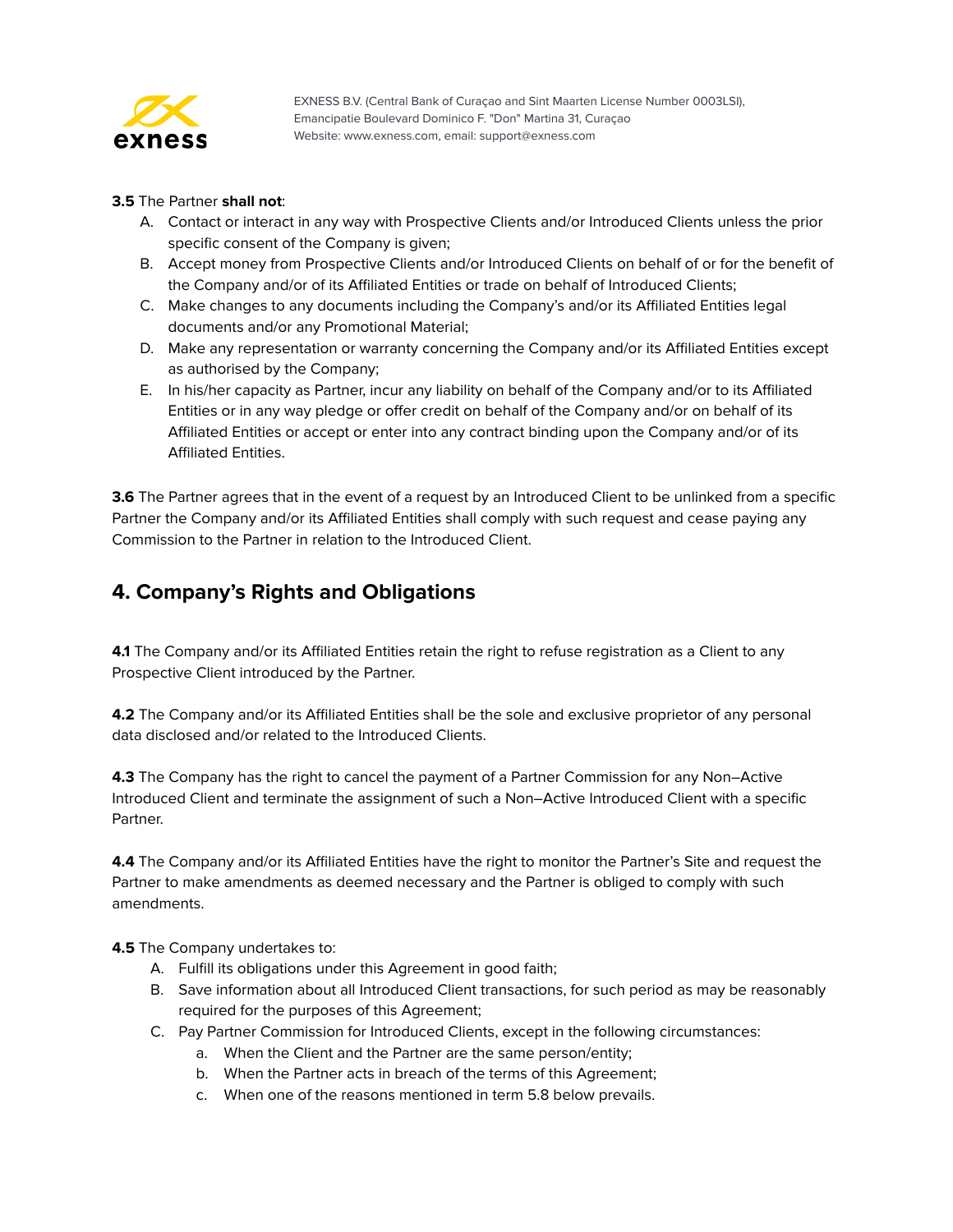

# <span id="page-6-0"></span>**5. Payment of Partner Commission**

**5.1** For the services rendered under this Agreement, the Partner shall be compensated for each trading transaction (excluding any credit/bonus generated amount) performed by the Introduced Client assigned to the Partner.

**5.2** The Partner Commission will be calculated for all closed transactions within a 24-hour period and will be available for withdrawal on a daily basis.

**5.3** The Partner Commission from trading transactions of Introduced Clients is calculated as follows:

● Currency pairs under the Standard Cent account with the suffix -c (group of instruments: Forex\_pairs)

Partner Commission = Reward size x Spread in pips x Pip value in USD

Currency pairs under the Standard account with the suffix -m (groups of instruments: Forex\_group, Crypto\_group, Energies\_group, Indices\_group, Stocks\_group)

Partner Commission = Reward size x Spread in pips x Pip value in USD

● Currency pairs under the Pro account (group of instruments: Forex, Crypto, Energies, Indices, Stocks)

Partner Commission = 17% x Spread in pips x Pip value in USD

● Currency pairs under Raw and Zero account types (group of instruments Forex, Energies, Crypto, Indices, Stocks)

Partner Commission = number of lots x fixed commission size USD

● Currency pairs under Standard Plus account (group of instruments Forex, Energies, Crypto, Indices, Stocks)

Partner Commission = number of lots x fixed commission size USD

**5.4** In the case that any Introduced Client(s) of the Partner trades with credit/bonus, the above calculations should be amended as follows. When calculating credits/bonuses for Introduced Clients, a credit coefficient, calculated as follows, is applied to the Commission due to the Partner: Credit coefficient = (Equity – the Introduced Client's current credit/bonus) / Equity Reward Amount = Partner Commission x Credit coefficient

**5.5** The Partner Commission is paid out for first level Introduced Clients (introduced by Partner), however, the Company may decide on payment to the Partner of Commission for the second level Introduced Clients (introduced by Subpartners). The second level Commission is paid only for the types of financial tools for which the Commission is added from the spread, and not from the trading volumes or as the interest rate for the transaction levied by the Company, unless otherwise determined by the Company in its sole discretion.

**5.6** The Company retains the right to reduce the Partner Commission in the event that the cost of hedging risks associated with one or more Introduced Clients' transactions increases.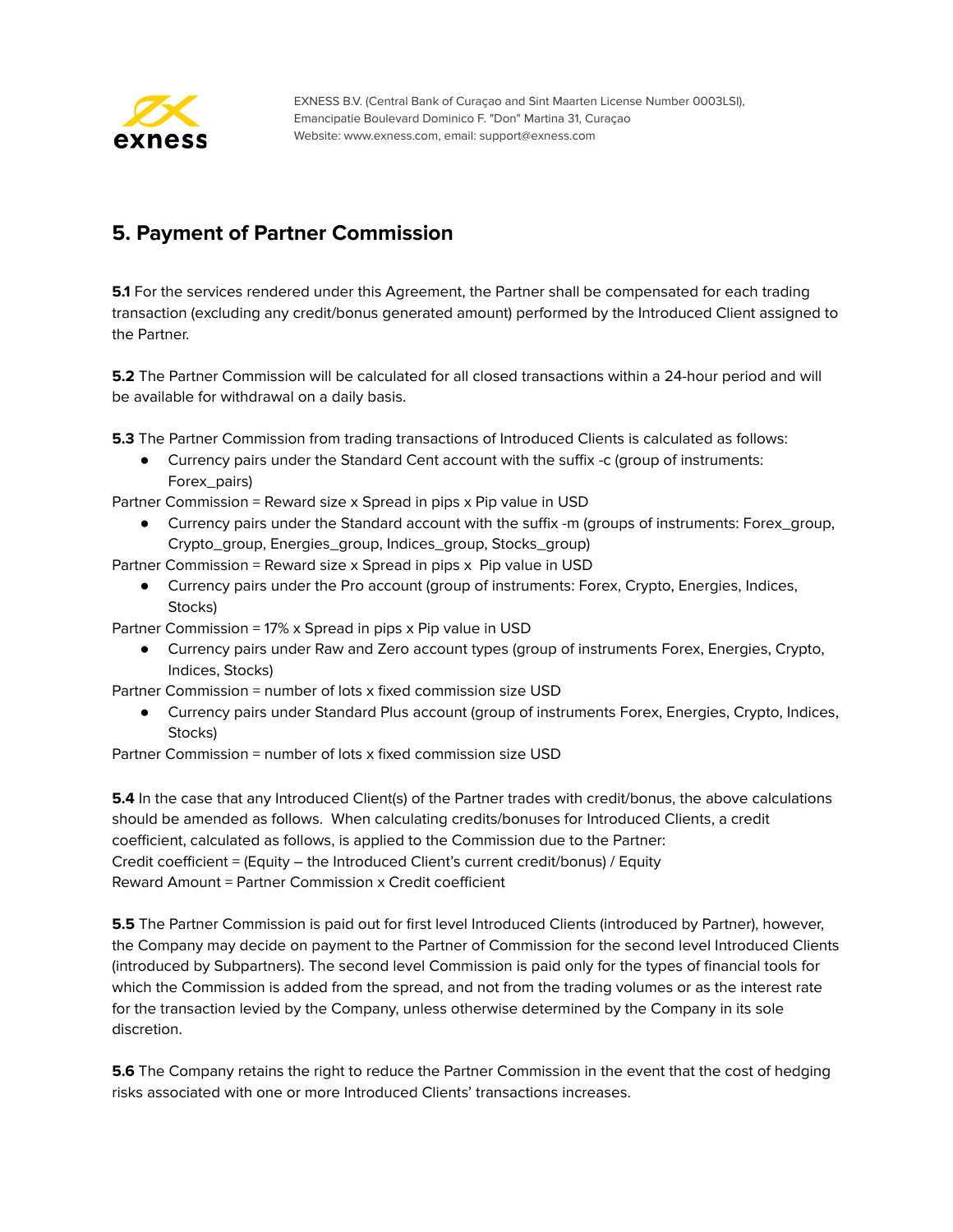

**5.7** If there is reasonable suspicion by the Company that auto-referral activity (that is when the Partner gets Commission from trading operations carried out on Accounts by direct or circumstantial evidence controlled by the Partner; this includes, but is not limited to, use by the Partner and the signed Client of at least two identical IP addresses) is performed by the Partner, the Partner Сommission size can be decreased by the Company down to 0%.

**5.8** Payment of Partner Commission will be delayed or not be paid or annulled/cancelled or suspended in the following circumstances:

- A. If the Partner Account or any other Account managed or controlled by the Partner or any of the Introduced Clients assigned to the Partner is considered by the Company suspicious;
- B. If the Company determines that the Partner Commission is derived from activity related, directly or indirectly, to fraudulent or illegal or deceptive practices;
- C. The Introduced Client performs actions in bad faith for generating Partner Commission;
- D. If the Partner Account, any Account maintained in the name of the Partner or attracted Introduced Client Account is blocked or placed in the archive in a manner required by sections of this Agreement or the "Temporary Block of the Client Account" and "Inactive and Dormant Client Accounts" of the Client agreement and General Business Terms between the Company and the Client if applicable. The provisions of this clause are applicable to the full period of archiving and/or blocking of Partner Account or any Account maintained in the name of the Partner or Introduced Client linked to the Partner;
- E. When the rate amount to be paid is less than 0.01 of unit of currency of the Partner Account;
- F. The results of the Introduced Client transactions are canceled because they were executed at non-market quotations;
- G. When the Introduced Client's Account balance consists of only credits/bonuses;
- H. If the Partner Commision derived from Introduced Clients via Facebook or Instagram paid advertising.

**5.9** When the restrictions are removed from an Introduced Client's Account, the Partner Commission payments to the Partner shall resume.

**5.10** The percentages and methods of calculation of the Partner Commission may be amended from time to time by the Company and the current at the time percentages and methods of calculation shall be available in the "Reports" section of the Sites and deemed to have effect from the date that same are posted, in relation to subsequent transactions.

**5.11** The Partner Commission shall be paid to the Partner Account. Any other manner to pay the Partner Commission must be approved by the Company.

**5.12** The Partner undertakes to pay all tax, money transfer fees, currency conversion fees, and other mandatory payments.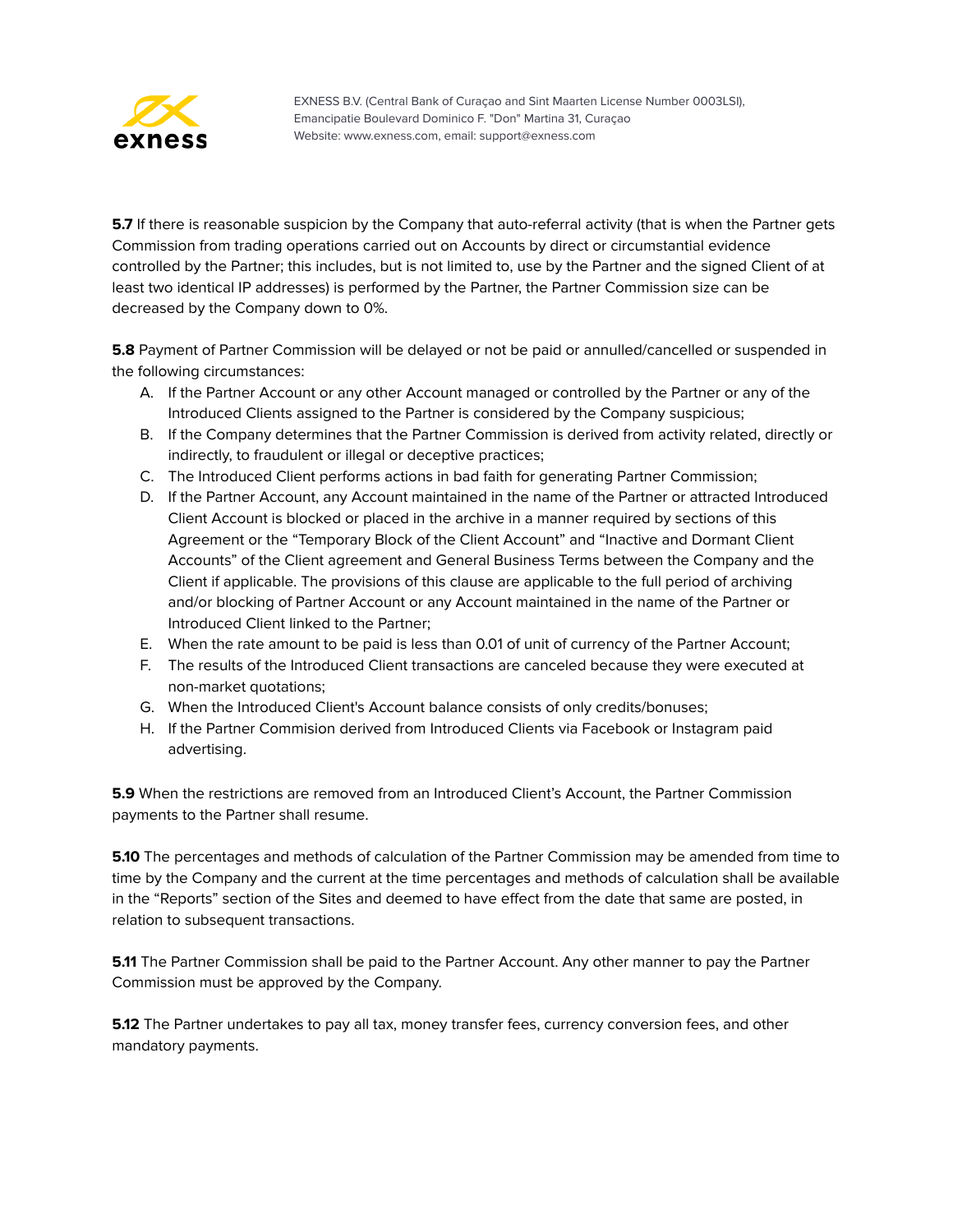

**5.13** The Company and/or its Affiliated Entities have developed a system to calculate and credit back to the Clients part of the Partner Commission received by the Partners ("Autorebates System"). The Autorebates System has tools to calculate and credit part of the Partner Commission back to the corresponding Client's account based on the Partner's instructions and parameters. The Company is responsible for the correct operation of the Autorebates System. Any payments to Clients processed through the Autorebates System are irrevocable and the Company bears no responsibility for any actions processed by the Partners via the Autorebates System. Only a limited number of Partners will have access to the Autorebates System.

# <span id="page-8-0"></span>**6. The Use of Promotional Material**

6.1 The Partner shall only use Promotional Material provided and approved by the Company in order to provide the services provided by the Agreement. Any other material created by the Partner and used for advertising, including but not limited to creatives, landing pages, domains, emails and more should be submitted to the Company for prior approval before launching.

6.2 Any Promotional Material that is created and/or provided by the Company and used by the Partner is exclusively owned by the Company and shall not be used by the Partner for any purpose outside the scope of the present Agreement unless the prior written consent of the Company is obtained.

# <span id="page-8-1"></span>**7. Promotion Restrictions**

**7.1** The Company and/or its Affiliated Entities, own worldwide registered and protected trademarks including without limitation "Exness" and the "Exness logo". The Partner acknowledges that he/she is not allowed to register any kind of business that includes the trademarks of the Company and/or its Affiliated Entities.

**7.2** The Company may give the Partner a revocable, non-exclusive, non-transferable, non-assignable, non-sub-licensable right to use and display on the Partner's Site the name, trademark and Promotional Material for free for the duration of this Agreement so that the Partner may fulfill his/her obligations under this Agreement, subject to the following:

- A. The Partner shall use the Company's name, trademark and Promotional Material to advertise the services provided by the Company and/or its Affiliated Entities on his/her website solely for the purpose of providing a link from the Partner's Site to the Site and fulfilling his/her obligations under this Agreement;
- B. The Partner may not call into question or dispute the Company's right to its name and trademark;
- C. The Partner may not perform any actions that may be considered by the Company as damaging the Company's business reputation, image or trademark;
- D. The Partner undertakes to observe the provisions of any applicable legislation and customary business practices regarding the protection of intellectual property rights and to cooperate with the Company to protect such rights;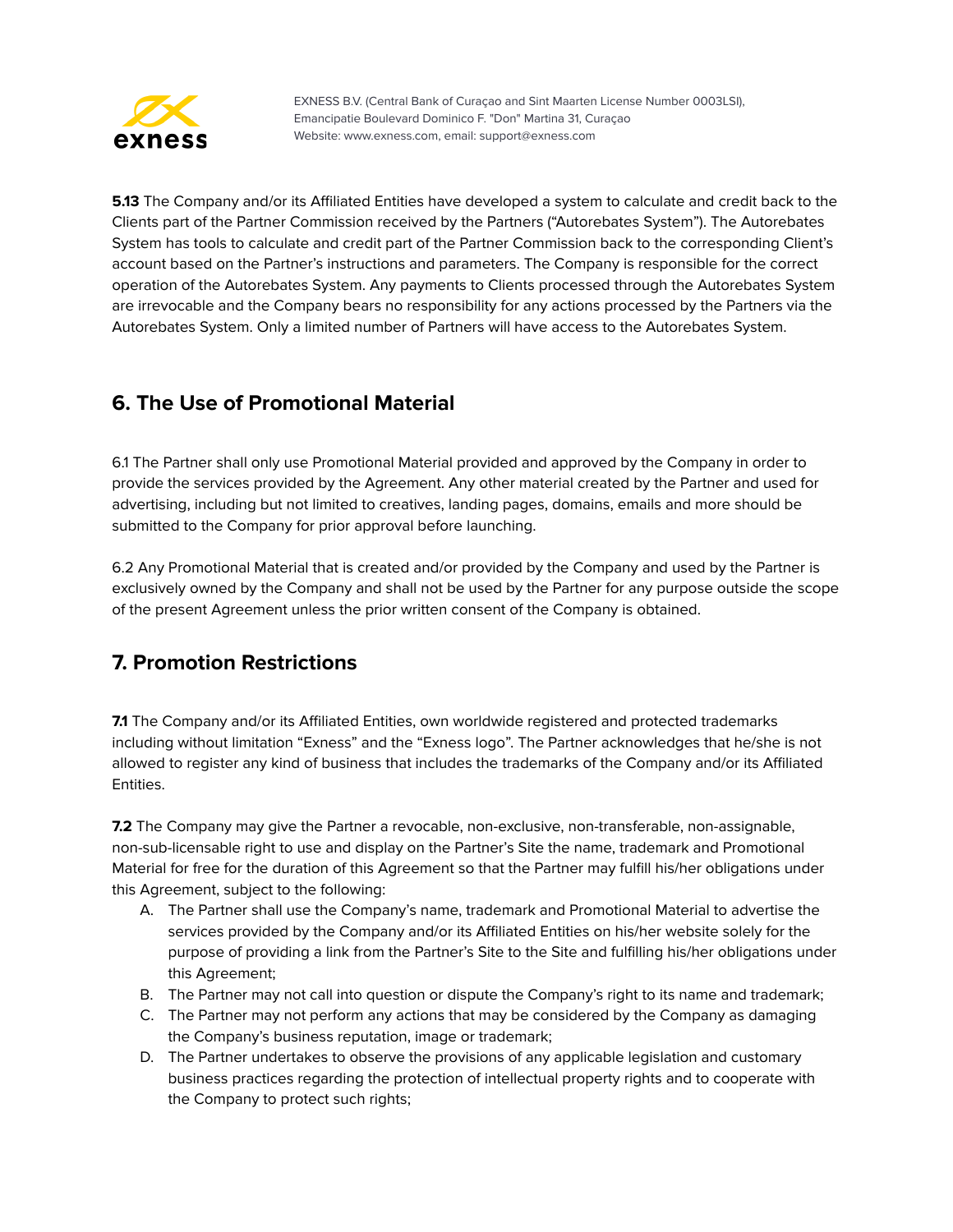

E. The Partner undertakes to inform the Company in writing of all instances known to it in which the Company's right to its name and trademark are disputed or violated.

**7.3** The Partner is not permitted to use the Company's and/or its Affiliated Entities' trademark in any paid search activity, whether this is in ad text, copy or display URLs without prior written approval by the Company and/or its Affiliated Entities.

7.4 The Partner is not permitted to use the Company's and/or its Affiliated Entities' trademark in their ad-copy paid media to advertise on behalf of the Company without the written approval from the Company and/or its Affiliated Entities.

**7.5** The Partner recognizes that the Company holds all rights to the Company's intellectual property and that all intangible assets related to the Company's and/or its Affiliated Entities' name and trademark and created as a result of the performance of this Agreement or by other means are the property of the Company.

**7.6** The Company may cancel the non-exclusive, non-transferable right to use the Company's and/or its Affiliated Entities' name, trademark and Promotional Material for free at any time, at its absolute discretion and without the need to provide any reasons for such cancellation.

**7.7** The Partner undertakes the following:

- A. to post on the Partner Site specific warnings and disclaimers in relation to the provision of the specific services by the Company and/or its Affiliated Entities;
- B. to add all Company's brand terms as negative keywords in all paid search activities in order to avoid any broad matching issues;
- C. to clearly disclose the relationship between the Partner and the Company, including its Affiliated Entities, if applicable, in any material produced or used by a Partner anywhere, including without limitation blogs, publications and news sites, disclosing both non-financial and financial relationships where applicable.

**7.8** The Partner (and the companies which it controls) shall not, directly or indirectly:

- A. Register or use domains, subdomains, keywords, search terms or other identifiers containing the Company's and/or its Affiliated Entities trademark(s) (a part of the Company's name), the Company's trade names, the Company's name or any words or depictions confusingly similar to any of the aforementioned in any language without the Company's prior written consent;
- B. Bid on or purchase internet placement rights for a Similar Domain Name or any part or similarities thereof in any manner in any of its advertising, including but not limited to, internet and web advertising;
- C. Include a Similar Domain Name or any part thereof, or similar variations, translations or misspellings, in the meta tags of any web site code. This includes the meta title, meta keywords or meta description;
- D. Purchase, obtain or use, directly or indirectly, any keywords from Third Party Platforms so as to redirect traffic to the Similar Domain Name;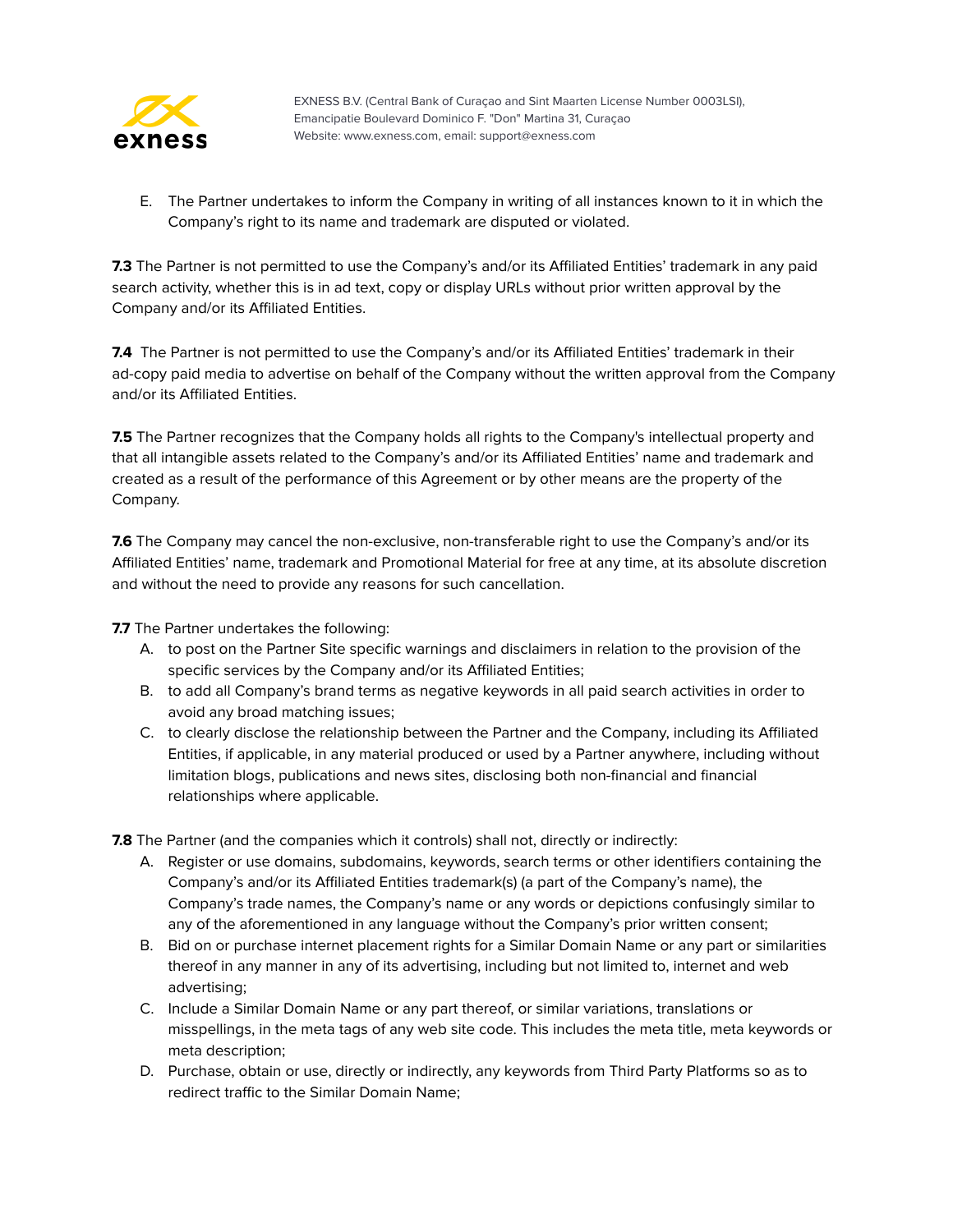

- E. Purchase a Similar Domain Name or any part thereof, or any variations, translations or misspellings thereof, for use in text links, banner ads, pop-up ads or any other type of ad that could be associated with a keyword campaign;
- F. Use false advertising or in general false and/or fraudulent methods for attracting new Clients online, launching the search engine and leading the search engine users astray, including, but not limited to the use of the Company's website URL with a Partner Link in the contextual advertising systems, knowingly falsely redirecting users to a different website on the Internet;
- G. Send traffic through automatic redirects on a website page;
- H. Use ad fraud, including but not limited to impression/click/conversion/data fraud, and fraudulent traffic sources, including but not limited to botnets/toolbars/click farms/other methods of automated/fraudulent traffic such as automated bots and stuffed cookies;
- I. Use questionable traffic sources including but not limited to parked domains, error pages, juvenile, death & tragedy, sexually suggestive and violent content are not permitted;
- J. Publish advertisement-like information on websites which contain or link to websites that violate the rules of law, ethics, and morality;
- K. Publish advertisements with incorrect information about the services offered or with omissions to the non-disclosure provisions of the risks to the Prospective Client.
- L. Use malicious software with pop-up advertisements or advertisement-like mailings to email addresses without consent to receive said mailings;
- M. Purchase keywords with reference to Exness and/or other misspellings of the name on pay-per-click search engines to drive traffic to Partner's own website;
- N. Purchase trademarks which include the word "Exness" in any language;
- O. Bid or appear on misspells or variations of "Exness" brand searches.

**7.9** The Partner undertakes full responsibility of any legal representation and to pay all relevant fees, costs, expenses and fines in relation to any dispute, claim, action or proceeding relating to the intellectual property rights of the Company and/or its Affiliated Entities arising whatsoever directly or indirectly out of the Partner's activities, negligence, willful default or fraud or breach of any of its obligations under this Agreement.

# <span id="page-10-0"></span>**8. Protection Of Personal Data**

**8.1** The Partner undertakes to observe all provisions of applicable laws and regulations for the protection of personal data for the purpose of fulfilling its obligations under this Agreement.

**8.2** The Partner undertakes full responsibility to pay any fines and/or compensate the Company and/or its Affiliated Entities for any losses arising as a result of its violation of the provisions of laws regulating the protection of personal data indemnify and hold harmless the Company and/or its Affiliated Entities including their directors, officers, employees, shareholders and owners against any and all claims, demands, liabilities, losses, damages, judgments, settlements, costs, fines and expenses insofar as such claims, demands, liabilities, losses, damages, judgments, settlements, costs, fines and expenses arise out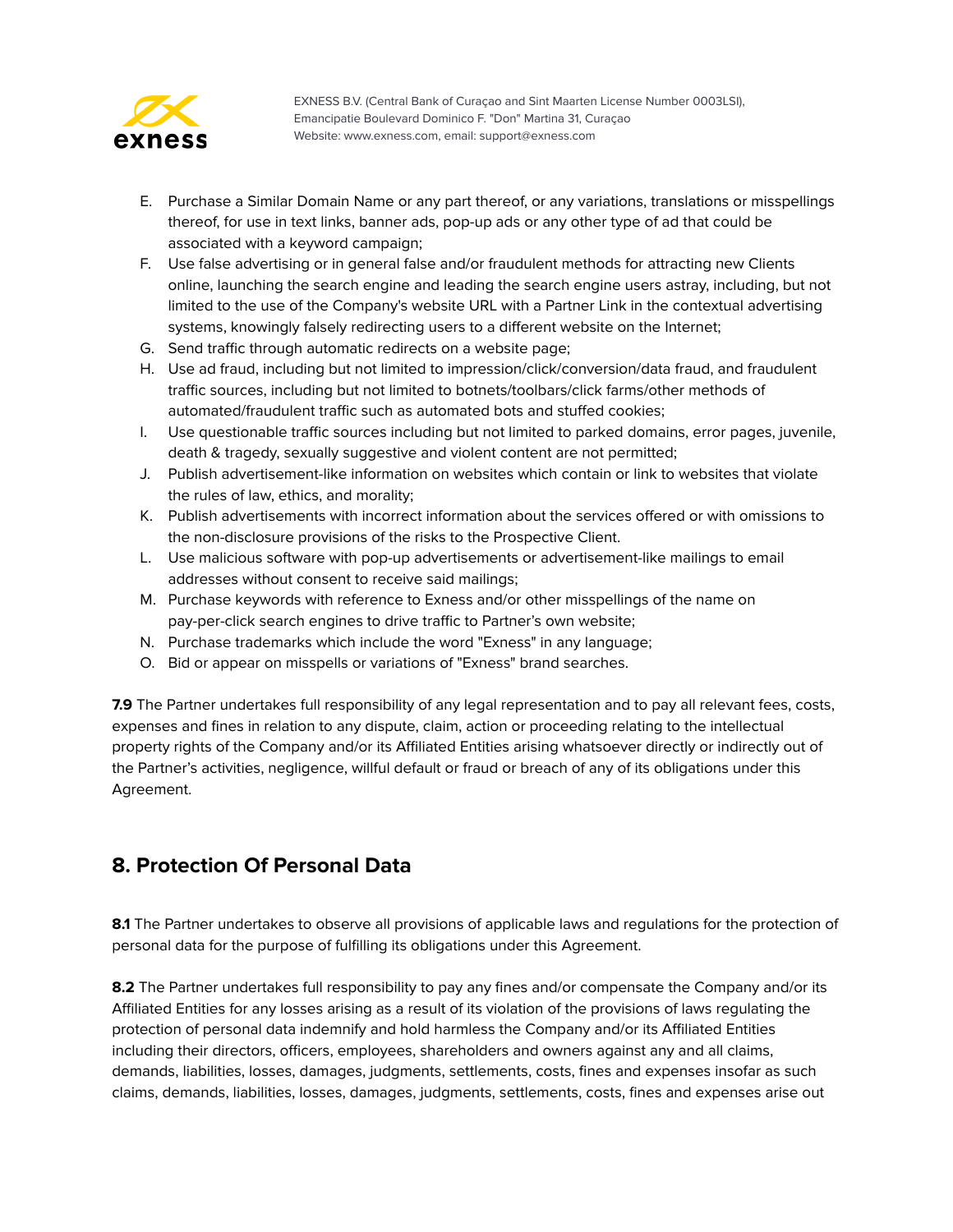

of the breach of the present Agreement and/or are based on any claim against the Company derived by the Partner's activities, negligence, willful default or fraud or breach of any of its obligations under this Agreement.

# <span id="page-11-0"></span>**9. Confidentiality**

**9.1** The Parties undertake to hold in confidence all information (both written and oral) that becomes known to the Parties in connection with their performance of this Agreement, both for the duration of the Agreement and after its termination.

**9.2** The Partner shall keep all information relating to the Company and/or its Affiliated Entities and/or their services and or the Introduced Clients strictly confidential and shall not disclose the same to any other person or seek to utilise the same in order to obtain any commercial advantage over the Company and/or its Affiliated Entities for itself or any other person or entity.

**9.3** In the event of the termination of the Partner's status, the Partner shall cease using confidential information which has become known to him or her through the performance of this Agreement and shall return or destroy all such documents or information.

# <span id="page-11-1"></span>**10. Restrictions, Amendments and Termination**

**10.1** The Company at its discretion may put restrictions in the operation of the Partner Accounts for any of the following reasons:

- A. If there is any suspicion that the Partner is involved in any illegal/fraudulent transactions;
- B. If there is a suspicion that the Partner violates any of the conditions of this Agreement or any term of the Client Agreement between the Company and the Partner as a Client or any other documents concluded between the Partner as a Client with the Company.

In the event that the Partner is also a Client of the Company and any of the aforementioned events occur then the Company may also put restrictions in the operation of any of the Accounts in the name of the Partner.

**10.2** The Company has the right to amend the terms of this Agreement at any time with immediate effect without giving any prior notice to the Partners.

**10.3** The Company may terminate the Agreement and the Partner's status with immediate effect for any of the following reasons:

- A. If the Partner violates the conditions of the Agreement;
- B. In the event that the Partner is also a Client of the Company and the Partner violates any term of the Client Agreement between the Company and the Partner as a Client or any other documents concluded between the Partner as a Client of the Company;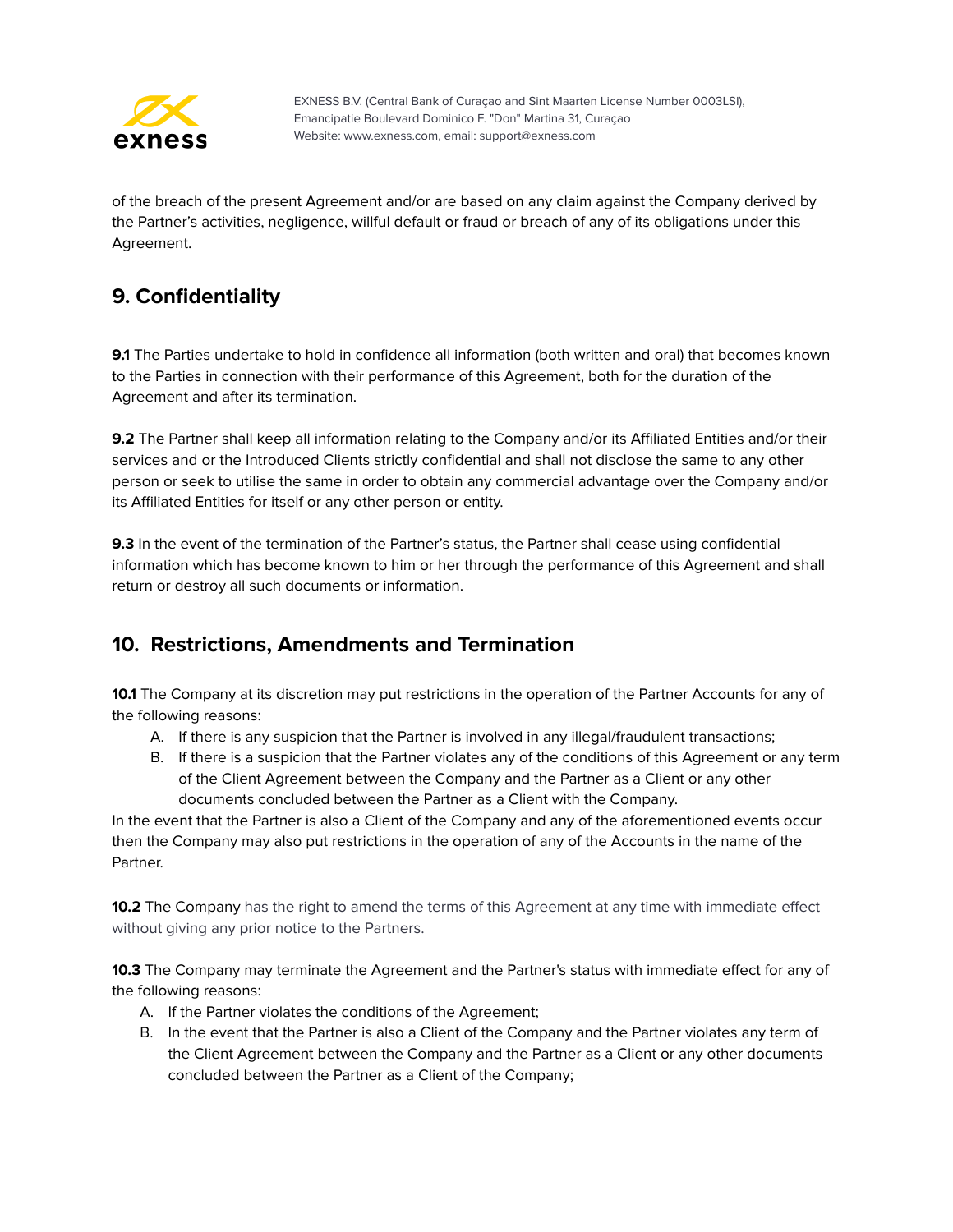

C. If the Company has cause to believe that the Partner is not putting enough effort into promoting the Company's services.

In the event that the Partner is also a Client of the Company and any of the aforementioned events occur then the Company may also terminate with immediate effect the Client Agreement between the Company and the Partner as a Client.

**10.4** The Company may terminate the Agreement without cause by giving five (5) days written notice to the Partner.

**10.5** Where termination of the Agreement and the Partner's status takes place, the Company shall pay commission for all Introduced Clients actually introduced before termination, excluding the instances directly provided for by this Agreement, until the effective termination date. The Partner shall not be entitled to receive any Commission from any Introduced Clients generated after the effective termination date.

**10.6** Termination of the Partner's status shall not preclude the Company from subsequently entering into contractual relationships with Introduced Clients introduced by the Partner.

**10.7** The Partner shall no longer be allowed to use the Company's name and trademark following the termination of the Partner's status and the Partner is obliged to return to the Company any Promotional Material.

# <span id="page-12-0"></span>**11. Indemnity**

**11.1** The Partner agrees to indemnify the Company and/or its Affiliated Entities and hold the Company and/or its Affiliated Entities, directors, officers, employees and affiliates, harmless from and against any liability, claims, demands, proceedings, costs, damages, expenses (including legal fees) and penalties/fines whatsoever directly or indirectly suffered by them or incurred by them arising out of the Partner's activities, negligence, willful default or fraud or breach of its obligations under this Agreement and the Company may deduct any amount to indemnify the Company and/or its Affiliated Entities from any outstanding Partner Commission.

# <span id="page-12-1"></span>**12. Client Complaints**

**12.1** The Partner will promptly inform the Company by telephone and in writing, of any complaint against the Company and/or any of its Affiliated Entities Upon Company's request the Partner shall submit a full and detailed report with any supporting documents relating to the complaint within five (5) days of receiving the complaint.

**12.2** The Partner agrees to notify the Company of any written complaint received from any Introduced Client which relates to any function that the Partner has undertaken and, in the event, the Partner agrees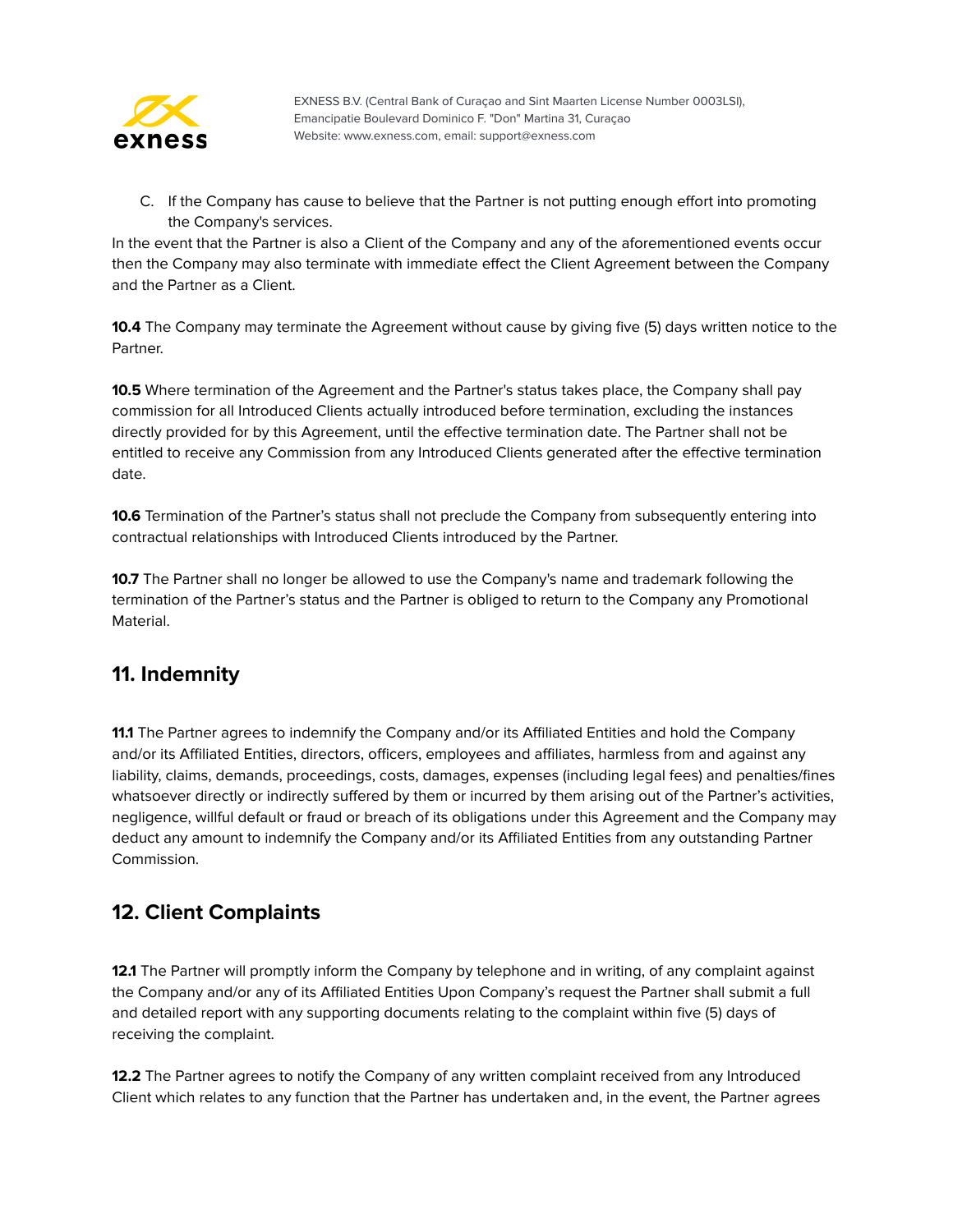

action is necessary, it undertakes to take reasonable steps to amend its procedures to avoid the occurrence of similar complaints in the future.

#### <span id="page-13-0"></span>**13. Notices**

**13.1** For the purposes of this Agreement, "writing" or "written notice" is defined as handwritten or typed text that is sent or received by email.

**13.2** Any notice hereunder shall be in writing and deemed to have been duly given from the moment the email is sent to the below email addresses for the Company or to the last email address provided by the Partner to the Company.

<span id="page-13-1"></span>Company: [partnership@exness.com](mailto:partnership@exness.com)

#### **14. Entire Agreement**

**14.1** This Agreement, together with any documents referred to in it, constitutes the whole agreement between the Parties relating to its subject matter and supersedes any prior drafts, agreements, undertakings, representations, warranties and arrangements of any nature, whether in writing or oral, relating to such subject matter.

# <span id="page-13-2"></span>**15. Partner's Representations and Warranties**

**15.1** The Partner represents that he/she has the full right, power, and authority to enter into and be bound by the terms and conditions of this Agreement and to perform his/her obligations under this Agreement, without the approval or consent of any other party.

**15.2** The Partner confirms that he/she has obtained all necessary authorisations (including, without limitation, any regulatory or governmental consents, approvals or licenses), if applicable, to enable him/her to enter into and perform his/her obligations under this Agreement and he/she undertakes to maintain such authorisations, and consents during the term of this Agreement. The Partner undertakes to submit to the Company, prior to commencing operations under the present Agreement, evidence of all the relevant authorisations, licenses and consents that he/she possesses.

**15.3** The Partner confirms that he/she has, prior to execution of this Agreement, fairly disclosed to the Company all information (including, without limitation, geography of leads, channels, any material information relating to its regulatory standing and details of any material difficulties previously encountered by him/her in the provision to Introduced Clients of such or similar services as those contemplated in this Agreement) which may reasonably be considered material to the Company in deciding whether to deal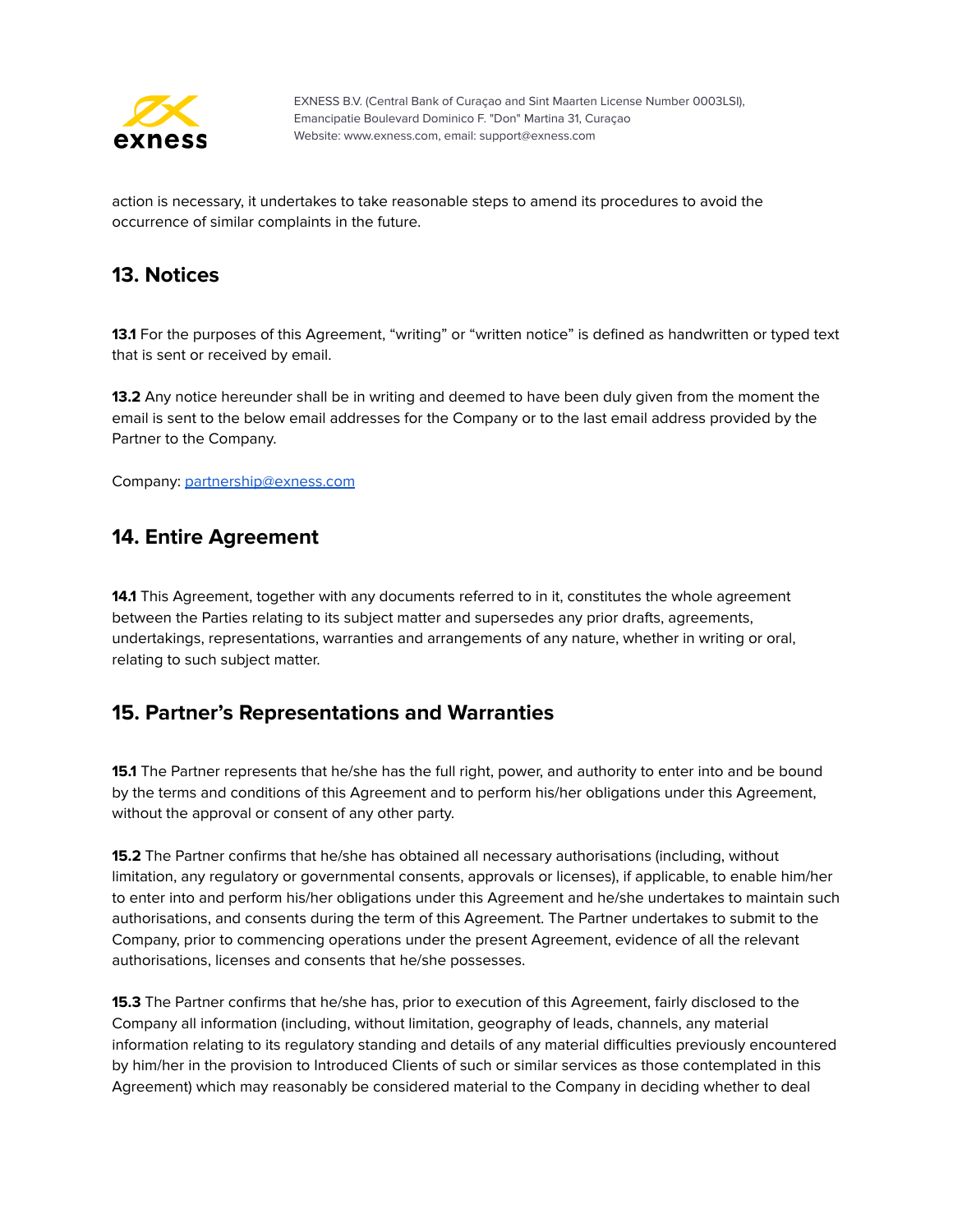

with the Partner and/or any Prospective Client or in determining the basis on which Company services should be provided.

**15.4** The Partner confirms that all information and/or documentation supplied by him/her to the Company (including, without limitation, information relating to any Prospective Client or Client, geography of leads, channels) is true, complete and accurate in all material respects and the Partner will advise the Company forthwith of any material change to the information previously provided. In addition, the Partner undertakes to provide any further information and/or documentation as required by the Company from time to time.

#### <span id="page-14-0"></span>**16. Severability**

**16.1** Should any part of this Agreement be held by any Court of competent jurisdiction to be unenforceable or illegal or contravene any rule, regulation or by law of any Market or regulator, that part shall be deemed to have been excluded from this Agreement from the beginning, and this Agreement shall be interpreted and enforced as though the provision had never been included and the legality or enforceability of the remaining provisions of the Agreement or the legality, validity or enforceability of this provision in accordance with the law and/or regulation of any other jurisdiction, shall not be affected.

# <span id="page-14-1"></span>**17. Assignment**

**17.1** The Company may at any time assign to a third party any or all of its rights, benefits or obligations under this Agreement or the performance of the entire Agreement subject to providing at least five (5) Business Days prior written notice to the Partner. This may be done, without limitation, in the event of merger or acquisition of the Company with a third party, reorganisation of the Company, upcoming winding up of the Company, or sale or transfer of all or part of the business or the assets of the Company to a third party. It is agreed and understood that in the event of transfer, assignment or novation as described in the present paragraph, the Company shall have the right to disclose and/or transfer all Partner related information (including without limitation personal data, recording, correspondence, due diligence and identification documents, files and records etc) transfer the Partner Account and any money maintained in such Partner Account. The Partner may not transfer, assign, charge, novate or otherwise transfer or purport to do so the Partner's rights or obligations under the Agreement without prior written consent of the Company.

#### <span id="page-14-2"></span>**18. No Waiver**

**18.1** No failure to exercise, nor any delay in the exercise, by either party to this Agreement of any right, power, privilege or remedy under this Agreement shall impair, or operate as a waiver of such right, power, privilege or remedy.